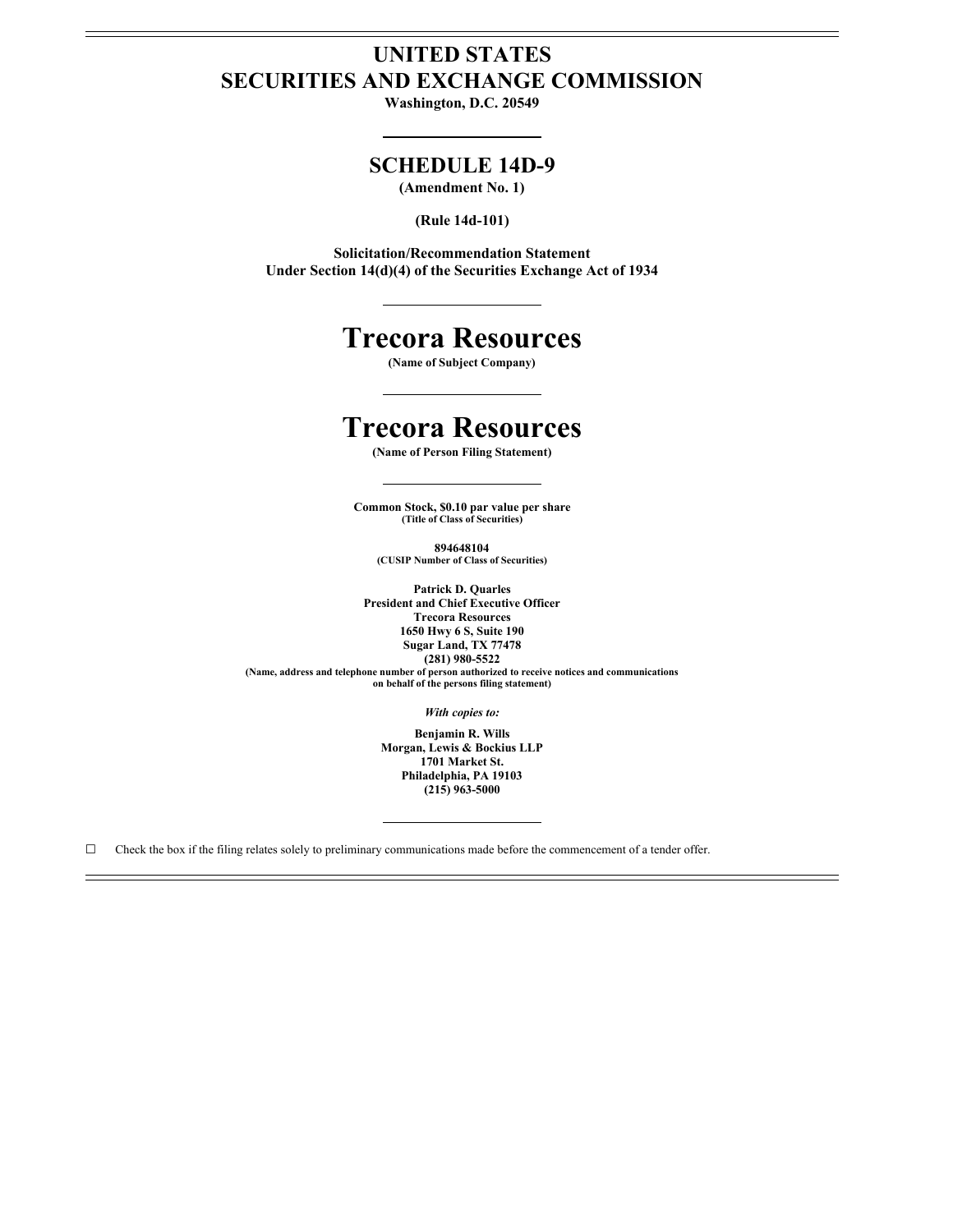This Amendment No. 1 (this "*Amendment*") amends and supplements the Solicitation/Recommendation Statement on Schedule 14D-9 (as amended or supplemented from time to time, this "*Schedule 14D-9*") filed by Trecora Resources, a Delaware corporation (the "*Company*"), with the Securities and Exchange Commission (the "*SEC*") on May 26, 2022, relating to the tender offer (the '*Offer*'') by Balmoral Swan MergerSub, Inc., a Delaware corporation ("*Merger Sub*") and a wholly owned, direct subsidiary of Balmoral Swan Parent, Inc., a Delaware corporation ('*Parent*'), which is controlled by certain funds managed by affiliates of Balmoral Funds, LLC ("*Balmoral Funds*"), to purchase any and all of the issued and outstanding shares of common stock, par value \$0.10 per share, of the Company (the "*Shares*"), at a price per Share of \$9.81, in cash, net to the holder thereof, without interest and subject to applicable tax withholding, upon the terms and subject to the conditions set forth in the Offer to Purchase, dated May 25, 2022 (as amended or supplemented from time to time, the "Offer to Purchase"), and in the related Letter of Transmittal (which, together with the Offer to Purchase, as each may be amended or supplemented from time to time, constitute the "*Offer*"). The Offer is described in a Tender Offer Statement on Schedule TO (as amended or supplemented from time to time, the "*Schedule TO*") filed by Merger Sub with the SEC on May 25, 2022. The Offer to Purchase and Letter of Transmittal are filed as Exhibits (a)(1)(A) and (a)(1)(B), respectively, to the Schedule 14D-9 and are incorporated herein by reference.

Except to the extent specifically provided in this Amendment, the information set forth in this Schedule14D-9 remains unchanged. This supplemental information should be read in conjunction with the Schedule 14D-9 in its entirety. Capitalized terms used, but not otherwise defined, in this Amendment shall have the meanings ascribed to them in this Schedule 14D-9. This Amendment is being filed to reflect certain updates as reflected below.

#### **Item 8.** *Additional Information.*

Item 8 of the Schedule 14D-9 is hereby amended and supplemented by adding a new subsection to Item 8 following the subsection with the heading "Item 8. Additional Information—Stockholder Approval of the Merger Not Required" under the new heading "Item 8. Additional Information—Legal *Proceedings" on page 56 of the Schedule 14D-9 as follows:*

#### "**Legal Proceedings.**

On May 31, 2022, a purported Company stockholder filed a complaint against the Company and each member of the Board in the United States District Court for the Southern District of New York, captioned *Shiva Stein v. Trecora Resources*, et al., Case No.1:22-cv-4474 (the "*Stein Complaint*"). On June 2, 2022, the Company received a demand from a purported Company stockholder (the "*Wilson Demand*"). Also on June 2, 2022, a purported Company stockholder filed a complaint against the Company and each member of the Board in the United States District Court for the Southern District of New York, captioned *William Johnson v. Trecora Resources*, et al., Case No.1:22-cv-04585 (the "*Johnson Complaint*"). On June 3, 2022, a purported Company stockholder filed a complaint against the Company and each member of the Board in the United States District Court for the Eastern District of New York, captioned *Denise Redfield v. Trecora Resources et al.*, Case No. 1:22-cv-03301 (the "*Redfield Complaint*," together with the Stein Complaint and the Johnson Complaint, the "*Complaints*"). Also on June 3, 2022, the Company received two additional demands from two purported Company stockholders (the "*Dixon Demand*" and the "*Kaufmann Demand*," together with the Wilson Demand, the "*Demands*").

The Complaints and Demands allege violations of Sections 14(d) and 14(e) of the Exchange Act and Rule14d-9 thereunder against all defendants and violations of Section 20(a) of the Exchange Act against the individual defendants. Each of the Complaints seek injunctive relief preventing the consummation of the Transactions, rescissory damages or rescission to the extent the Transactions are consummated, an award of plaintiff's expenses including attorneys' fees and expenses, and such other relief the court may deem just and proper. The Stein Complaint also seeks an accounting of damages.

The Company believes the claims asserted in each of the Complaints and Demands are without merit.

Additional lawsuits may be filed against the Company and/or the Board in connection with the Transactions, the Schedule TO and the Schedule14D-9. Additional demands may also be made of the Company and/or the Board. If additional similar complaints are filed or demands are made, absent new or different allegations that are material, the Company will not necessarily announce such additional complaints or demands."